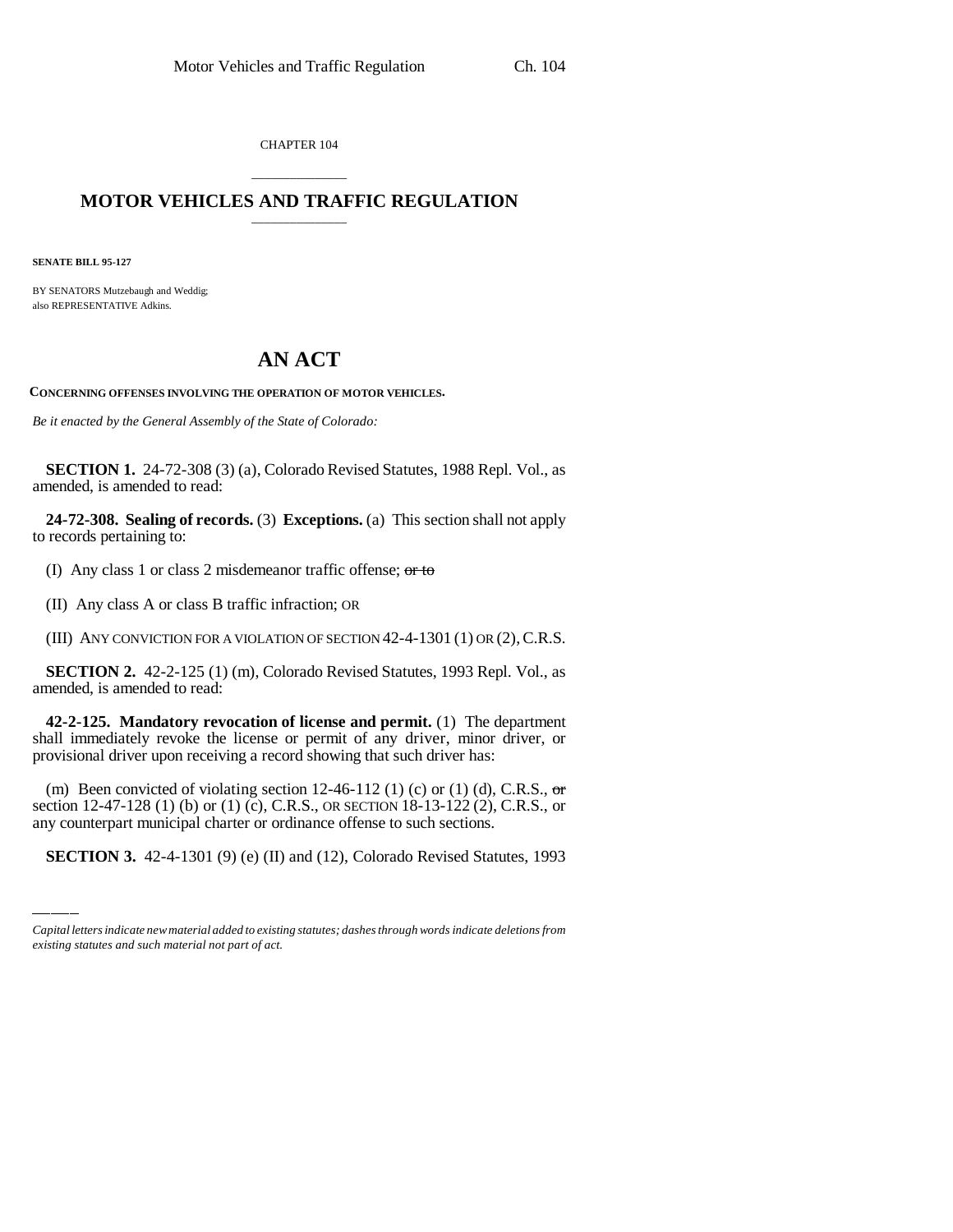Repl. Vol., as amended, are amended to read:

**42-4-1301. Driving under the influence - driving while impaired - driving with excessive alcoholic content - tests - penalties - useful public service program - alcohol and drug driving safety program.** (9) (e) (II) For sentencing purposes concerning convictions for second and subsequent offenses, prima facie proof of a defendant's previous convictions shall be established when the prosecuting attorney and the defendant stipulate to the existence of the prior conviction or convictions or the prosecuting attorney presents to the court a copy of the driving record of the defendant provided by the motor vehicle division of the department of revenue of this state, or provided by a similar agency in another state, which contains a reference to such previous conviction or convictions OR PRESENTS AN AUTHENTICATED COPY OF THE RECORD OF THE PREVIOUS CONVICTION OR JUDGMENT FROM ANY COURT OF RECORD OF THIS STATE OR FROM A COURT OF ANY OTHER STATE, THE UNITED STATES, OR ANY TERRITORY SUBJECT TO THE JURISDICTION OF THE UNITED STATES. The court shall not proceed to immediate sentencing when there is not a stipulation to prior convictions or if the prosecution requests an opportunity to obtain a driving record OR A COPY OF A COURT RECORD. The prosecuting attorney shall not be required to plead or prove any previous convictions at trial, and sentencing concerning convictions for second and subsequent offenses shall be a matter to be determined by the court at sentencing.

(12) Upon a plea of guilty, or a verdict of guilty by the court or a jury, to any offense specified in subsection  $(1)$  or  $(2)$  of this section, the court shall order the defendant to immediately report to the sheriff's department in the county where the defendant was convicted, at which time the defendant's fingerprints and photographs shall be taken and returned to the court, which fingerprints and photographs shall become a part of the court's official documents and records pertaining to the defendant's conviction and the defendant's identification in association with such conviction. On any trial for a violation of any of the offenses specified in subsection (1) or (2) of this section, a duly authenticated copy of the record of former convictions and judgments of any court of record for any of said crimes against the party indicted or informed against shall be prima facie evidence of such convictions and may be used in evidence against such party. Identification photographs and fingerprints that are part of the record of such former convictions and judgments of any court of record or are part of the record at the place of such party's incarceration after sentencing for any of such former convictions and judgments shall be prima facie evidence of the identity of such party and may be used in evidence against the party. Any person who fails to immediately comply with the court's order to report to the sheriff's department, to furnish fingerprints, or to have such person's photographs taken may be held in contempt of court.

**SECTION 4.** 42-4-1409 (4) (c), Colorado Revised Statutes, 1993 Repl. Vol., as amended, is amended to read:

**42-4-1409. Compulsory insurance - penalty.** (4) (c) In addition to the penalties prescribed in paragraphs (a) and (b) of this subsection (4), any person convicted pursuant to this section shall MAY, AT THE DISCRETION OF THE COURT, be sentenced to perform not less than forty hours of community service, subject to the provisions of section 16-11-701, C.R.S.